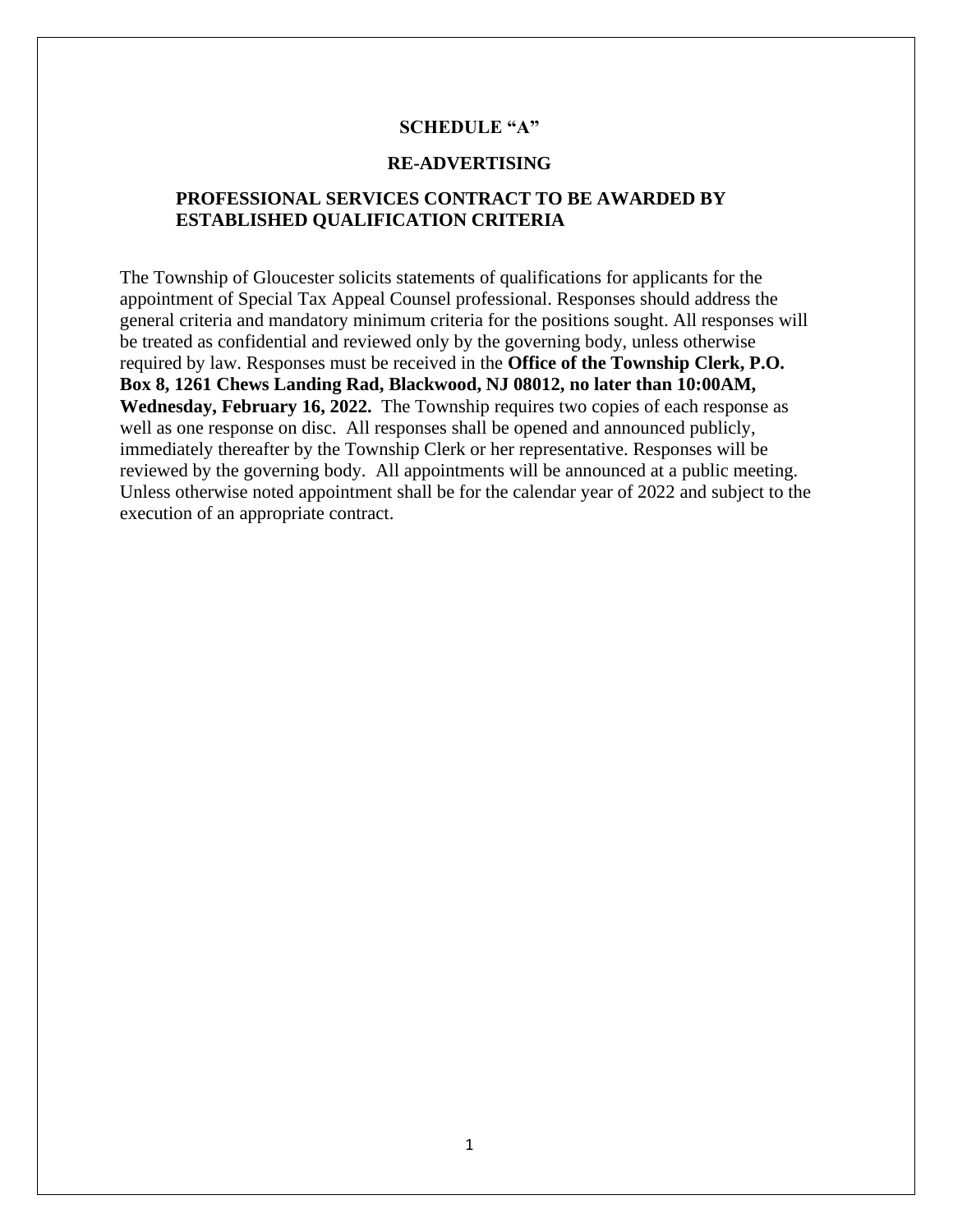### **SPECIAL TAX APPEAL COUNSEL**

**GENERAL CRITERIA:** The Township of Gloucester ("Township ") is soliciting Qualifications from interested persons and/or firms for the provision of **Special Tax Appeal Counsel.** As more particularly described herein. Through a Request for Qualification process described herein, persons and or firms interested in assisting the Township with the provision of such services must prepare and submit a Qualifications Statement in accordance with the procedure and schedule in this RFQ. The Township will review Qualifications only from those firms that submit all the information required to be included as described herein (in the sole judgment of the Township).

The Township intends to qualify person(s) and/or firm(s) that (a) possesses the professional, financial and administrative capabilities to provide the proposed services, and (b) will agree to work under the compensation terms and conditions determined by the Township to provide the greatest benefit to the taxpayers of the Township of Gloucester. The Township of Gloucester reserves the right to reject any and all submissions, to waive any deficiencies and to suspend or abandon this process at any time.

## **1.0 Nature and Scope of Services**

Special counsel to represent the Township in connection with Defense of Appeals for the Township (Affirmative Appeals) to provide the following services:

- 1. Identify those commercial properties that are substantially under-assessed within the Township.
- 2. File counter-claim appeals in cases where an appealed property is deemed to be substantially under-assessed as recommended by the tax assessor and approved by the Township attorney.
- 3. Participate, consult, and represent Gloucester Township in all proceedings including appearance at trials and other court appearances pertaining to tax appeals at the Camden County Board of Taxation and the New Jersey Tax Court.
- 4. Preparation for trials including discovery and motions.
- 5. Settle tax appeals with the concurrence of the assessor, township attorney and governing body.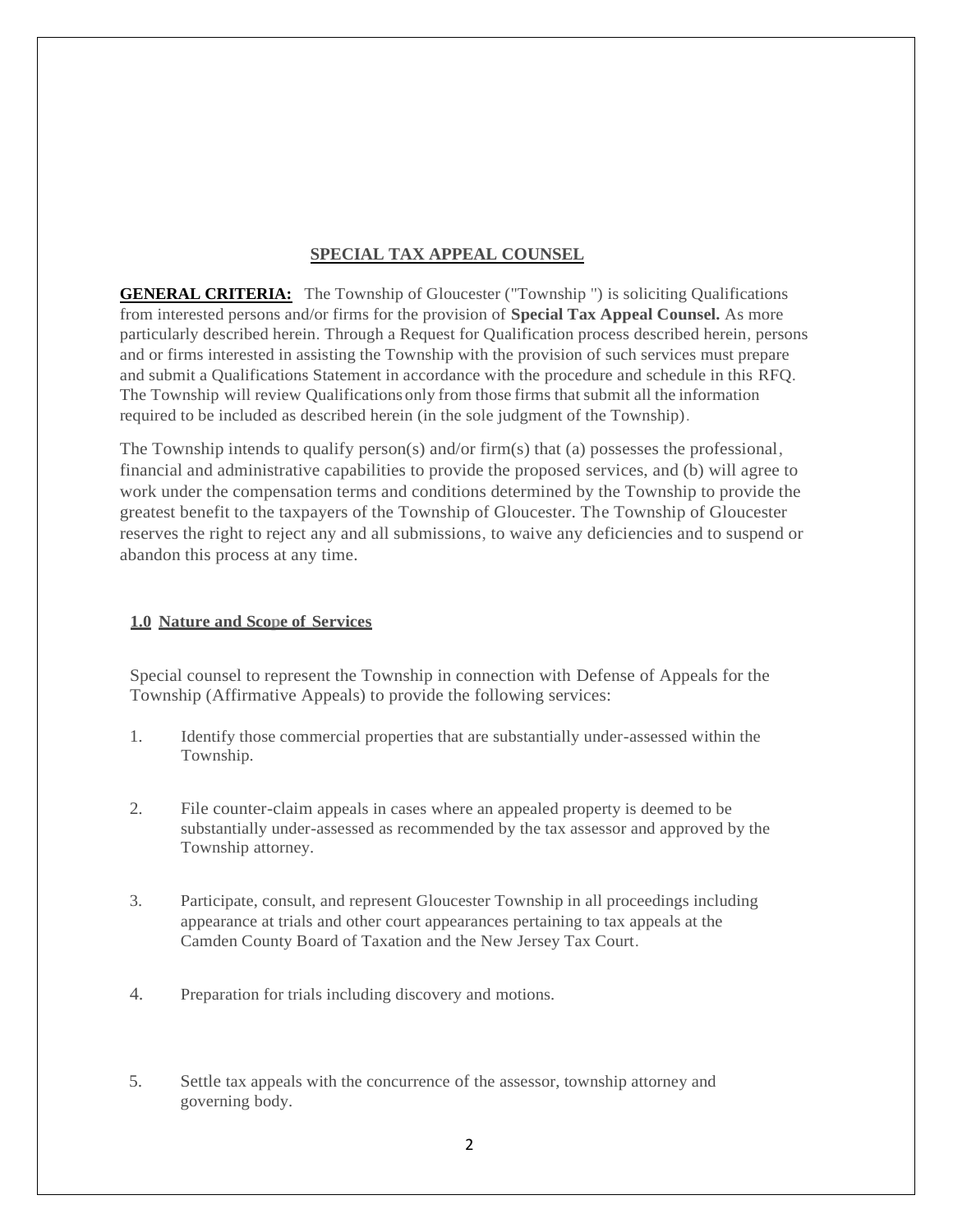### **Technical Standard Requirements**

Professionals should submit a technical proposal which contains the following:

- A. The name of the professional, the principal place of business and, if different, the place where the services will be provided;
- B. Professional must be a member of the New Jersey Bar for a minimum of fifteen (15) years.
- C. The education, qualifications, experience, and training of all persons who would be assigned to provide services along with their names and titles;
- D. A listing of all other engagements where services of the types being proposed were provided in the past five (5) years. This should include other Municipal governments and other levels of government. Contact information for the recipients of the similar services must be provided. The City may obtain references from any of the parties listed.
- E. A Statement that neither the firm nor any individuals assigned to this engagement are suspended, or otherwise prohibited from

professional practice by any federal, state, or local agency.

F. Must maintain a bona fide office in the State of New Jersey;

#### **Cost Proposal:**

Professional should submit a cost proposal which would include any proposed retainer, the services to be provided for the retainer, if services will be provided at a flat rate, if all or any services will be billed through hourly rates and what are the established rate(s).

#### **BASIS OF AWARD**

- A. Relevance and Extent of Qualifications, Experience, Reputation and Training of Personnel to be assigned
- B. Relevance and Extent of Similar Engagements performed
- C. Technical Proposal contains all required information
- D. Reasonableness of Cost Proposal